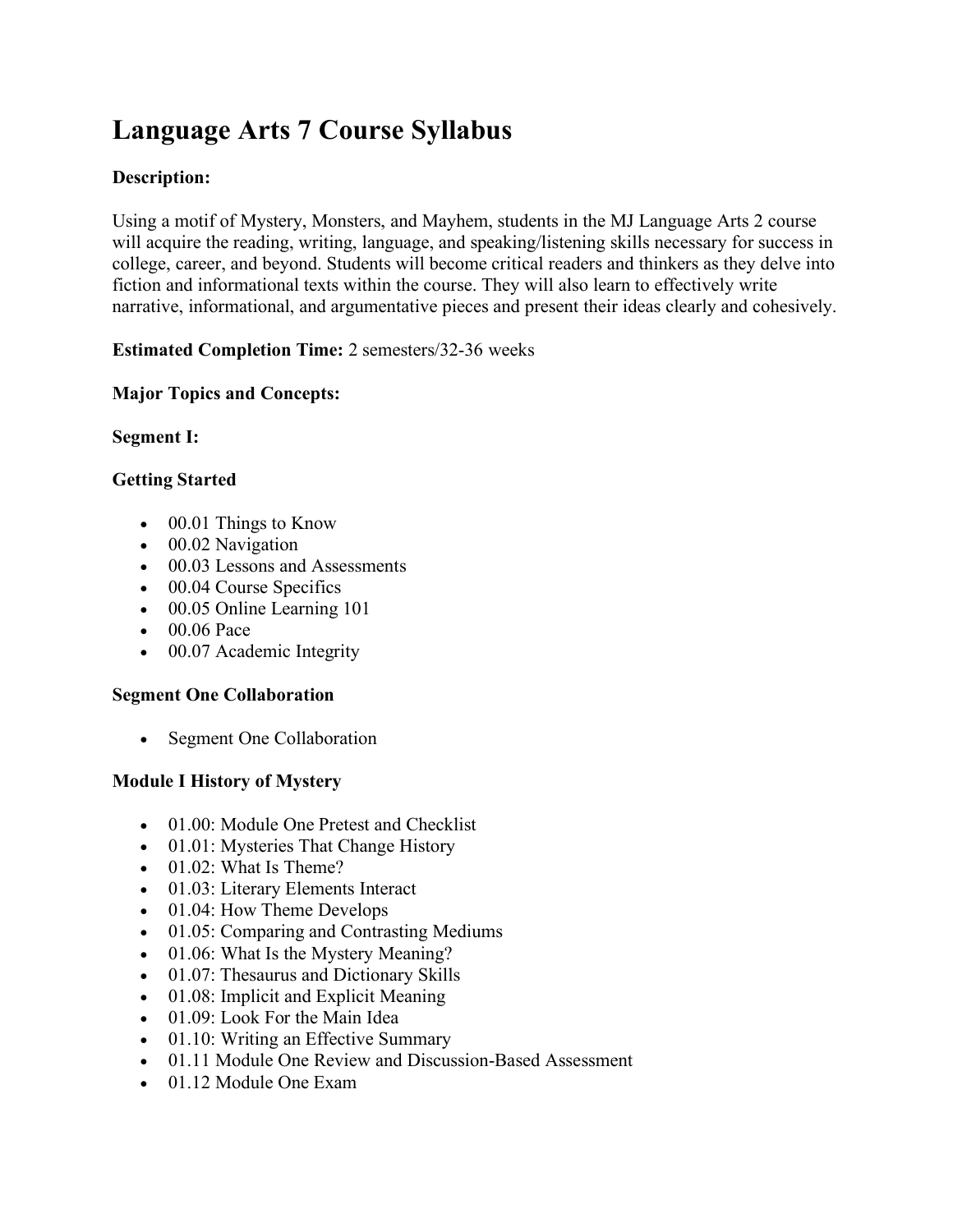#### **Module 2 Everyday Monsters**

- 02.00: Module Two Checklist
- 02.01: Assess Internet Sources
- 02.02: Why Writers Choose Words
- 02.03: Reading Informational Texts
- 02.04: Researching and Organizing Information
- 02.05: Avoiding Plagiarism
- 02.06: Introduction Paragraph
- 02.07: Connect Your Ideas
- 02.08: Support Your Main Ideas
- $\bullet$  02.09: Wrap It Up
- 02.10: Kick It Up a Notch
- 02.11: Module Two Review and Discussion-Based Assessment
- 02.12: Present Your Work

# **Module 3 Social Mayhem**

- 03.00: Module Three Checklist
- 03.01: Who Tells It Best?
- 03.02: Planning Your Narrative
- 03.03: Begin Your Story
- 03.04: What Did You Say?
- 03.05: Body Language
- 03.06: Pause for Commas
- 03.07: Time to Transition
- 03.08: Let's Wrap It Up
- 03.09: Module Three Review and Discussion-Based Assessment
- 03.10: Make It Stronger
- 03.11: Segment One Exam Part One
- 03.11: Segment One Exam Part Two
- 03.11: Segment One Advanced Exam Part One
- 03.11: Segment One Advanced Exam Part Two

## **Segment One Advanced**

- Segment One Advanced 00 Module Checklist
- Segment One Advanced 01 What's in a Novel?
- Segment One Advanced 02 Explore the Background
- Segment One Advanced 03 Setting the Tone

## **Segment II**

## **Segment Two Collaboration**

• Segment Two Collaboration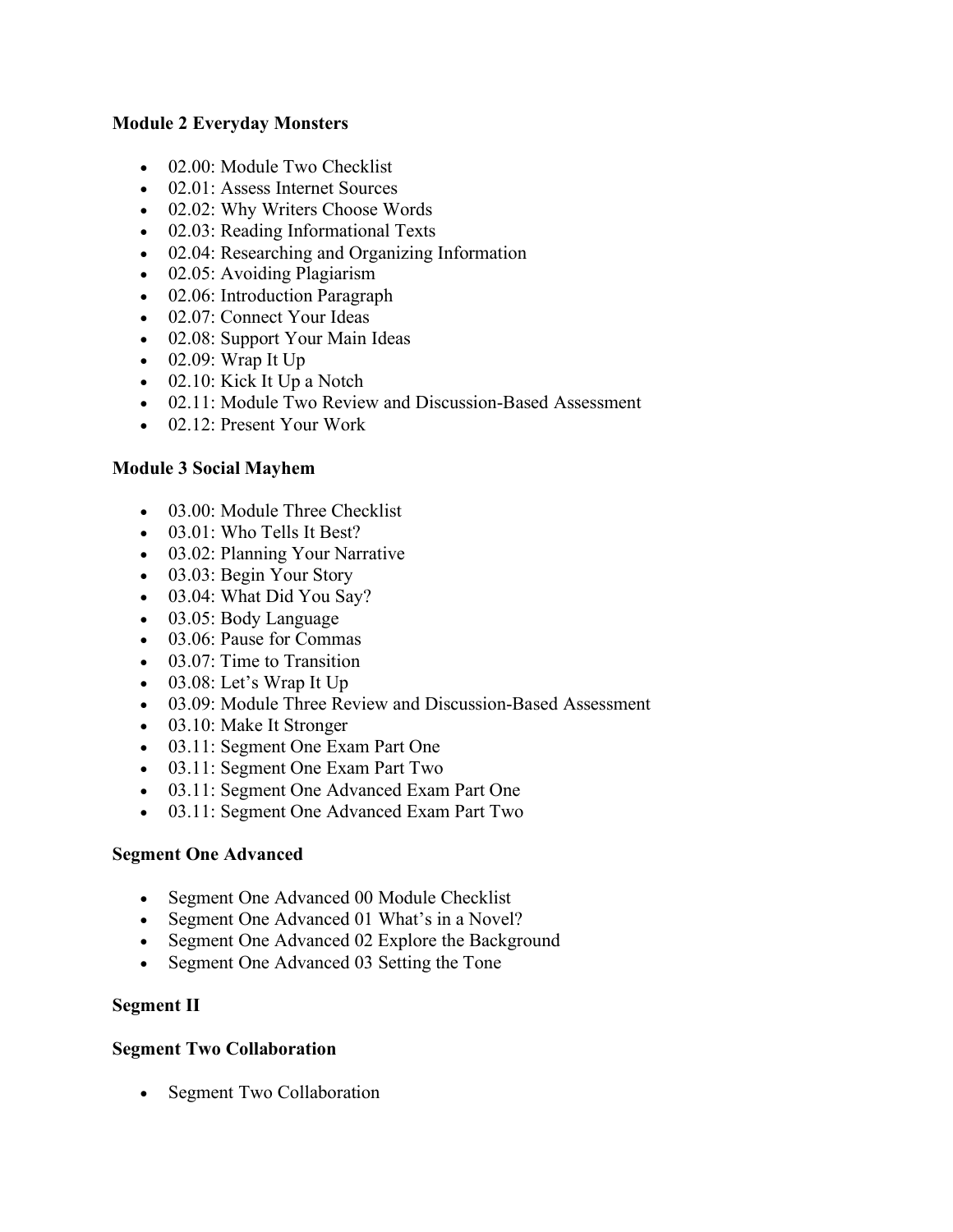#### **Module 4 Scientific Mystery**

- 04.00: Module Four Pretest and Checklist
- 04.01: Take a Closer Look
- 04.02: Another View
- 04.03: Spelling Rules!
- 04.04: The Power of Allusions
- 04.05: History versus Fiction
- 04.06: Word Parts: Piecing Clues Together
- 04.07: Information Sharing
- 04.08: Module Four Review and Discussion-Based Assessment
- 04.09: Module Four Exam

## **Module 5 The Monster Within**

- 05.00: Module Five Pretest and Checklist
- 05.01: The Monster Within
- 05.02: Poetry: An Inside Look
- 05.03: The Elements of Drama
- 05.04: A Different Perspective
- 05.05: Rising and Falling Action
- 05.06: Symbolism: A Deeper Meaning
- 05.07: The Perfect Ending
- 05.08: Misplaced and Dangling Modifiers
- 05.09: You Be the Judge
- 05.10: Module Five Review and Discussion-Based Assessment
- 05.11: Module Five Exam

#### **Module 6 Weather Mayhem**

- 06.00: Module Six Checklist
- 06.01: Making an Effective Argument
- 06.02: Claims and Support
- 06.03: Counterclaim and Rebuttal
- 06.04: Organize Your Argument
- 06.05: Focus Your Writing
- 06.06: A Strong Introduction
- 06.07: Build a Convincing Argument
- 06.08: Closing Your Argument
- 06.09: Module Six Review and Discussion-Based Assessment
- 06.10: The Finishing Touches
- 06.11: Segment Two Exam Part One
- 06.11: Segment Two Exam Part Two
- 06.11: Segment Two Advanced Exam Part One
- 06.11: Segment Two Advanced Exam Part Two